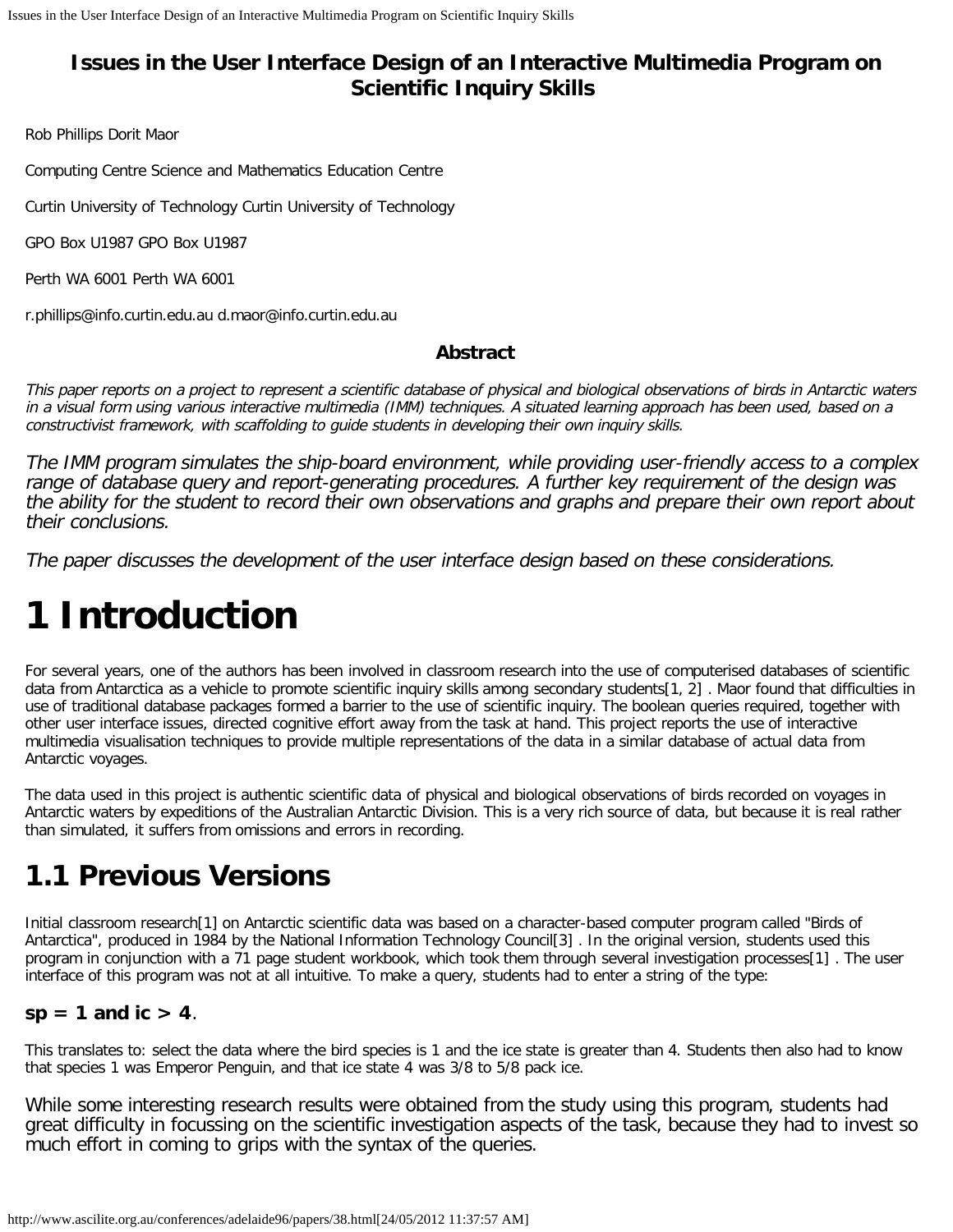In 1993, a second program was written in Foxbase for the Macintosh computer, based on the same type of database queries. The aim was to enable queries to be stated in a more user-friendly manner than previously. This was achieved in part, but some errors in the specification of the program resulted it being of marginal use for a wide range of investigations. However, a case study conducted by Pitts [4] revealed that a small number of students were successful in interrogating the data base and conducting useful queries.

Both programs used selection from the database as the main analysis tool. While limited graphing functions were available, the principal interrogation method was that of selecting records from the database.

## **1.2 Current Version**

Analysis of the types of investigations contained in the workbook for the first version indicated that queries compared at most three variables. At the simplest level, this may consist of one variable, such as the wind force. Users would determine the number of observations at wind force 1, wind force 2, etc., and record these in a table.

At the most sophisticated level, users would choose a specific value for one variable(e.g. species is Snow Petrel) and investigate the relationship between two other variables, for example wind force and air temperature. Once again, students would manually make up a table from individual database queries.

Analysis revealed that the same amount of information could be presented in a more easily understood, visual way by the use of graphs and an interactive map.

### **1.2.1 Analysing a Single Variable**

The frequency distribution of observations at different values of wind force can be simply displayed as a histogram, rather than by manually building up a table of values. This provides an overview of all possible values at the one time, and allows trends to be observed.

#### **1.2.2 Analysing Two Variables**

Relationships between two variables can be expressed as a scatter plot for continuous variables, and as a two-dimensional frequency plot for variables containing categorical data, such as the Species. The twodimensional frequency plot is made up as a table with each cell in the table showing the number of observations at the given value for the x- and y- variables.

An alternative way to investigate the relationship between two variables is to select one of them, and then create a histogram on another variable.

#### **1.2.3 Analysing Three Variables**

A similar approach can be used for comparing three variables. That is: select on one variable, and use one of the two two-dimensional graphing techniques to compare the other two variables.

#### **1.2.4 Investigating Individual Data Points**

The fourth way that information can be presented is by use of an interactive map of the progress of the voyage. Each individual observation can be interrogated by clicking on the point on the map corresponding to that observation.

# **2. Basic Design Criteria**

The analysis described above indicated that the types of information required from the scientific database could be displayed using several types of graphs and an interactive map, with minimal use of explicit database queries. The general approach taken was to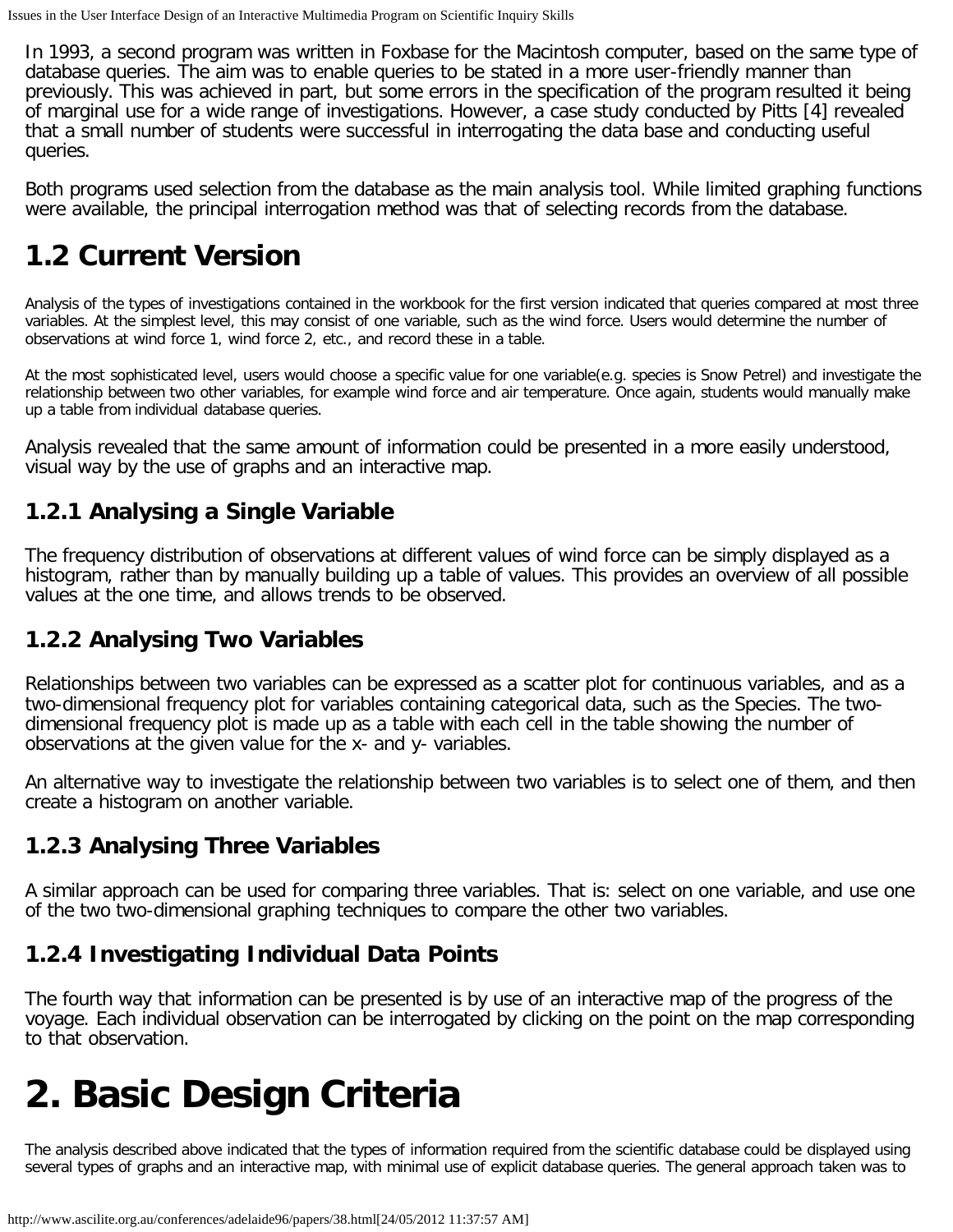summarise sets of data in graphical form, rather than by individually collecting numbers.

The question was then: how to implement an IMM program to visually represent the database of physical and biological observations of birds in Antarctic waters? [5]

The Science and Mathematics Education Centre at Curtin University has been a leader in research into the effectiveness of constructivist learning environments [6-8] , and based on the experience of earlier studies [1, 4] it was fairly natural to adopt such an approach in the development of this program.

The theoretical framework behind the instructional design is described in more detail in [5] , but the important factors were: to use a situated learning approach; with a scaffolding approach to guide students in their learning; and to provide for social construction of knowledge.

### **2.1 Situated Learning Approach**

The constructivist approach was implemented in a situated learning environment [9]. This approach attempts to place the learning activity in an environment that closely parallels a real world situation, essentially in an authentic context that reflects the way that knowledge will be used in real-life[10] .

In this case, the actual observations taken by Australian Antarctic Division staff occur on board supply and research vessels travelling to and from Antarctica. Therefore, we chose to simulate this ship-board environment. Our challenge was to produce such an environment while still providing user-friendly access to a complex range of database query and report-generating procedures.

## **2.2 Scaffolding Approach to Learning**

Part of the Situated Learning approach is to provide coaching and support to students at critical times [10] . Gradually, the support is removed until students are able to stand on their own.

In this project, the amount of data available and the range of behaviour of the data lead to a very complex environment. The earlier study described in section 1.1 identified problems with students coming to grips with the complexity of the data, and the interrogation skills needed to access it. While the program described here was designed to simplify this complexity, the complexity is still present, and therefore students need guidance in coping with it. A guided tour was designed especially to help students use the different options of the program and to navigate through the program. This is currently in written form, but in the future will be an integral part of the program.

After the user becomes familiar with the technical use of the program and can easily navigate through the various data (e.g. observational data and display data), the user is introduced to the steps of scientific investigations suitable to the constructivist learning environment. This guides them in planning and conducting investigations. The expert user, by now, is able to explore and design any investigation within the simulated learning environment.

A range of techniques were explored to implement these levels of guidance in a form consistent with the rest of the user interface.

## **2.3 Social Constructivism**

A particularly strong impetus for the design was the ability of the program to support collaborative construction of knowledge, through social constructivism [2] .

It was very important that students using the program be given the opportunity to reinforce their learning by making notes and writing their own reports, so that these reports may be reviewed and negotiated by other students and the class teacher[11] .

There were several complications in the design of the electronic notebook which are discussed later in this paper.

# **3. Data Structure**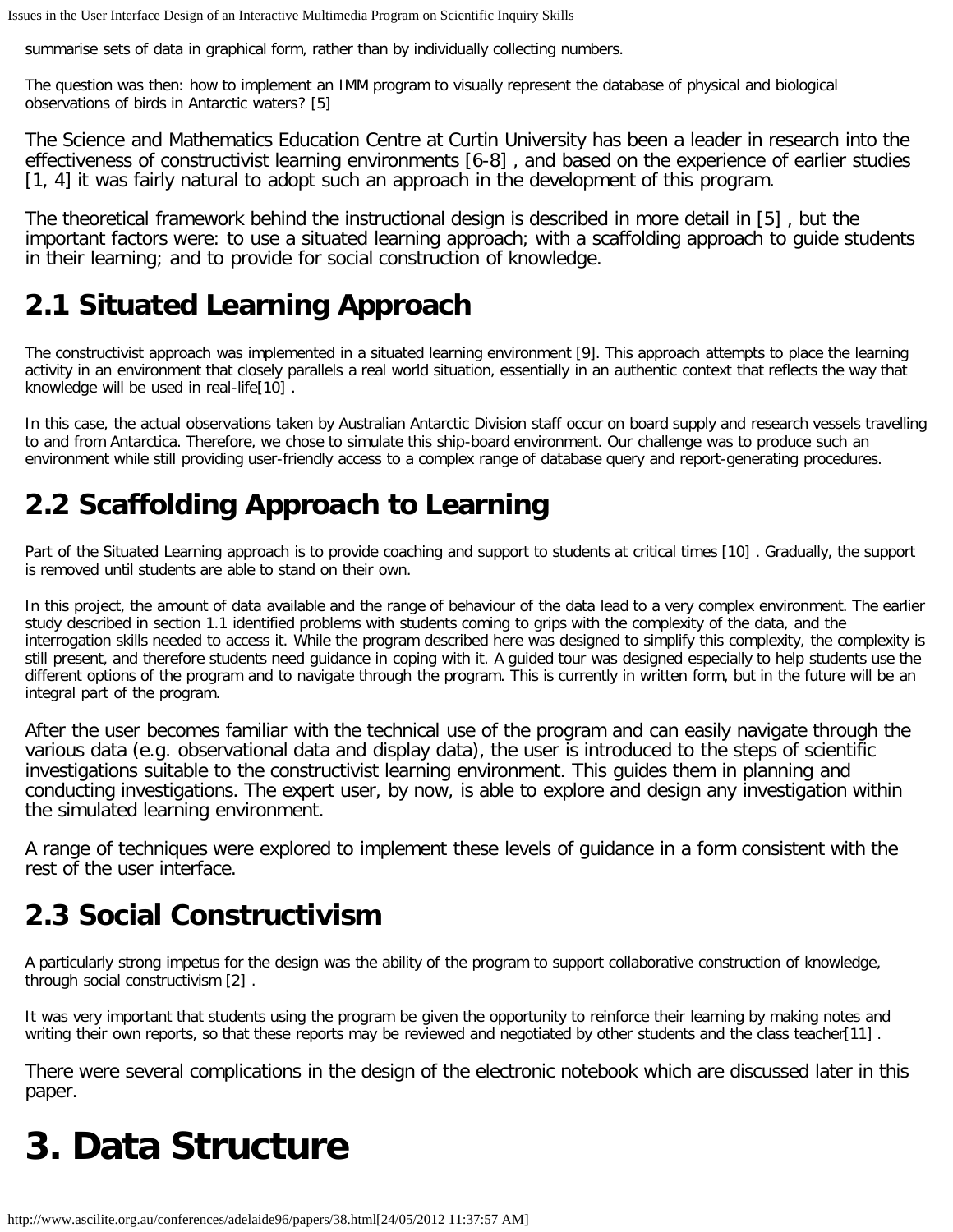On each voyage, observations are taken approximately every hour. 29 variables are recorded in the database of over 60,000 observation records, made up of more than 40 voyages. The 29 variables can be divided into 6 broad categories (Location, Chronology, Navigation, Meteorology, Ice and Sea, and Observation), as shown in Table 1. The data behaves as follows:

ï The Navigation, Meteorology, Ice and Sea categories are observations of Physical variables.

ï The Observation category is a Biological observation.

ï There is a 1-1 relationship between Physical observations and Location and Chronology.

ï There is a n-1 relationship between Biological observations and Location and Chronology, because more than one bird observation may be recorded at any one observation time. e.g. an Albatross and a Petrel may be observed during the one recording session.

ï There are 4 types of variables, which we call continuous, circular, categorical and discrete. This distinction is necessary to clarify the behaviour of Selection and Graphing.

**Continuous** data are real numbers (e.g. Air Temperature). A subset of continuous is **Circular**, e.g. wind direction, which goes smoothly from 359 deg. to 0 deg. Discontinuous data can be divided into 2 categories, depending whether the data values cover a monotonically increasing range (**discrete**) or are logically distinct (**categorical**). Thus Species is categorical because there is no logical order, and Wind Force is discrete because force 2 is clearly greater than force 1.

## **3.1 Assumptions**

Because of the complexity of the data, some assumptions were made to simplify the students' task and streamline the user interface design:

ï Only one voyage of the many available could be investigated at any one time. This restricts the user to a subset of at most 2000 records of the database. Some recorded voyages with larger amounts of data were not included in the working database.

ï Selections from the data could only be made on one of the 29 observed variables at a time. The analysis in section 1.2 indicated that one selection is sufficient to perform the required level of investigation. Allowing more levels of selection (i.e. selection within a selection) would add extra complexity without adding more power to the design.

| Category    | Variable           | Variable Type   |
|-------------|--------------------|-----------------|
| Location    | Latitude           | Continuous      |
|             | Longitude          | Continuous      |
| Chronology  | Date               | Continuous      |
|             | Time               | Continuous      |
| Navigation  | Course             | Circular        |
|             | Speed              | Continuous      |
|             | Activity           | Categorical     |
| Meteorology | Precipitation      | <b>Discrete</b> |
|             | Cloud              | <b>Discrete</b> |
|             | Visibility         | Discrete        |
|             | Wind Force         | <b>Discrete</b> |
|             | Wind<br>Direction  | Circular        |
|             | Air<br>Temperature | Continuous      |
|             |                    |                 |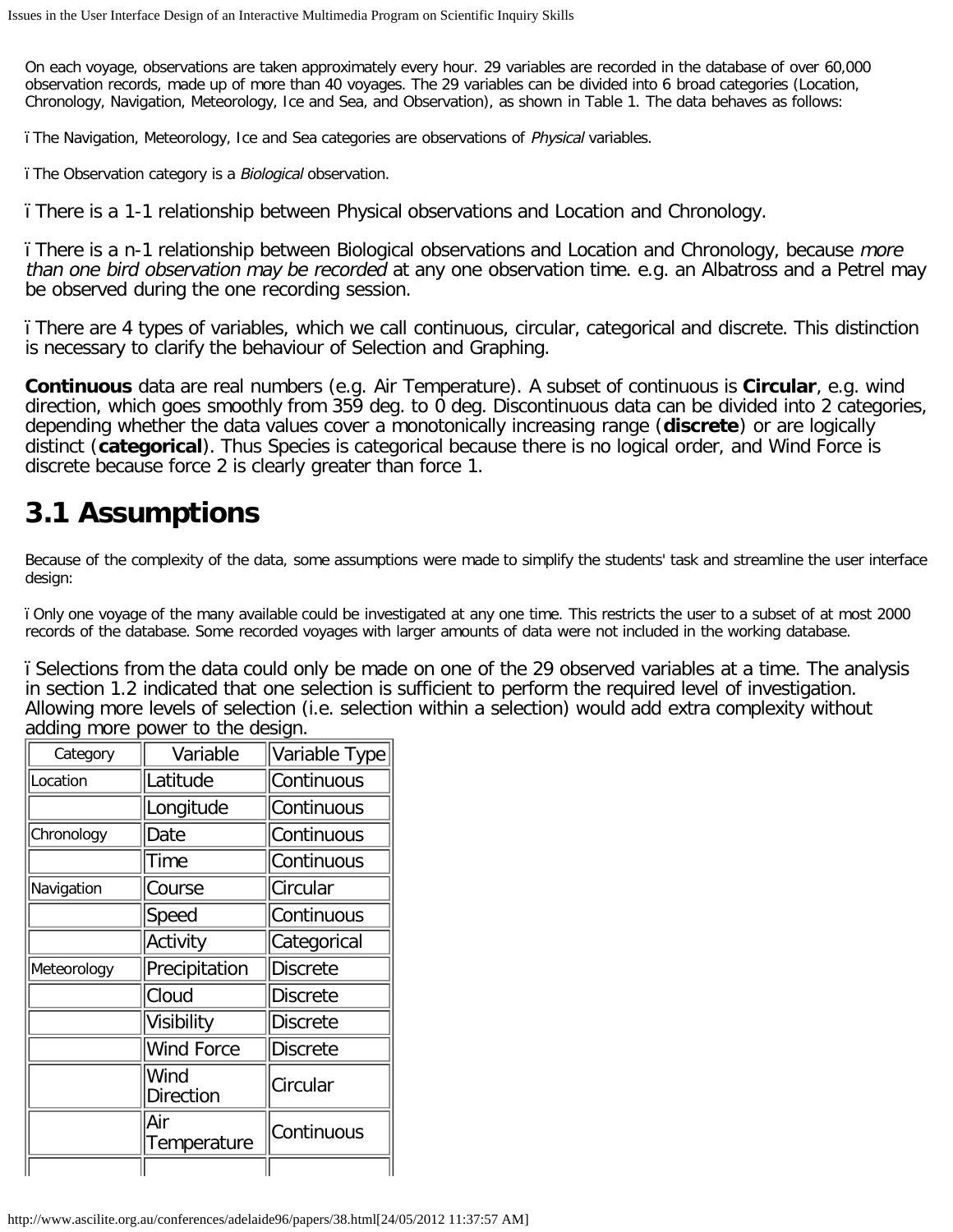|                                                                   | Air Pressure              | Continuous      |  |
|-------------------------------------------------------------------|---------------------------|-----------------|--|
| Ice                                                               | Icebergs                  | Discrete        |  |
|                                                                   | Sea Ice                   | Discrete        |  |
| Sea                                                               | Sea<br>Temperature        | Continuous      |  |
|                                                                   | Sea State                 | Discrete        |  |
|                                                                   | Sea Depth                 | Continuous      |  |
|                                                                   | Salinity                  | Continuous      |  |
| Observation                                                       | <b>Species</b>            | Categorical     |  |
|                                                                   | <b>Bird Count</b>         | Continuous      |  |
|                                                                   | Behaviour                 | Categorical     |  |
|                                                                   | Distance                  | <b>Discrete</b> |  |
|                                                                   | ∣Age                      | <b>Discrete</b> |  |
|                                                                   | Observation<br>Code       | Categorical     |  |
|                                                                   | Bird Direction   Circular |                 |  |
| Table 1. The observation variables and their<br>characterisation. |                           |                 |  |

ï The number of variables available for interrogation by novice and intermediate users would be restricted. Novice users should only have access to some variables, with more variables becoming relevant as experience and skill increases. Novice users therefore see a simplified view of the 'world'.

ï Similarly, novice users would only have access to some voyages.

A relational database model has been used to describe this data structure. There is a small database of voyages (containing vessel names and seasons), and two large databases, Physical and Biological. The Physical database contains the Location, Chronology, Navigation, Meteorology, and Ice and Sea categories, while the Observation category is stored into the Biological database.

It was found that a relational database schema was necessary because a simpler, flat-file structure led to unacceptable response times, due to the size of the data.

## **4. Interface Issues**

Since the program was about a voyage to Antarctica, and a situated learning approach was adopted, the basic user interface chosen was that of a ship. The student plays the role of a junior researcher on a simulated voyage to Antarctica, and is guided in his or her work by a senior scientist who acts as a mentor.

Actual biological observations are made and displayed from an observation deck, and navigation occurs on the bridge, while most of the inquiry work is performed from a laboratory on board the ship.

The ship environment has been designed in some detail on paper, but only the laboratory part has been implemented to date, because this is where most of the scientific inquiry work and database access occurs. Our effort to date has focussed on the design of the user interface of the data visualisation and analysis functions.

The program has been developed for the Apple Macintosh in Oracle Media Objects, using the dtF SQL database external command.

### **4.1 Laboratory**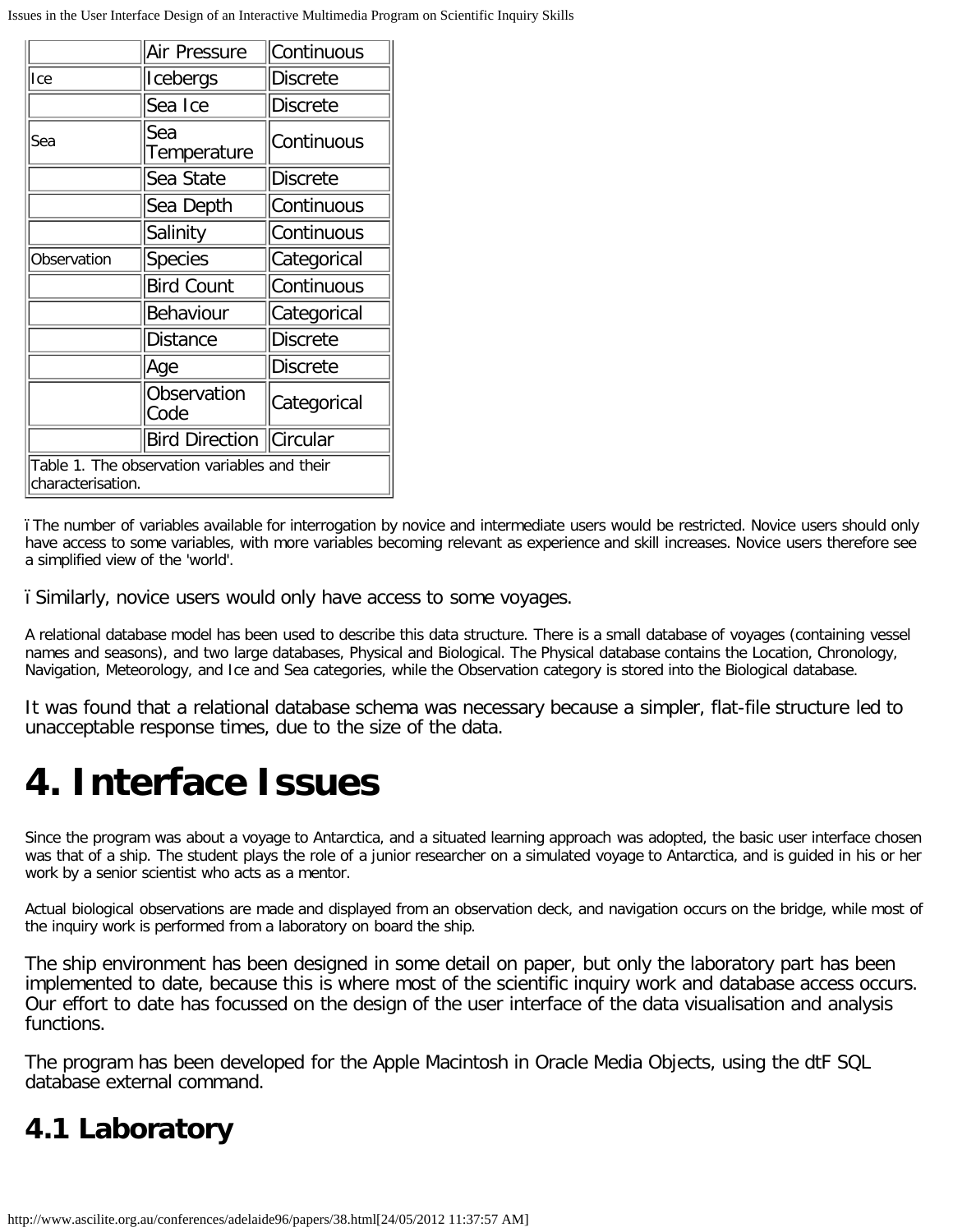In the laboratory (Fig. 1), data can be displayed and summarised in a number of ways. The main elements are the map and the 'computer'. Background information can be obtained from a series of books on the desk. Information about the user's current status is displayed in the black status bar at the bottom. The user can record their investigations in the notebook located in the status bar. The map is used to display individual records of data, while the 'computer' is used as a mechanism for summarising and analysing sets of data with graphs and tables.

An initial design attempted to display both map and computer information on the same screen, but individual elements were too small to read. In the current design, the user clicks on the map or the computer in the laboratory and they pop up as separate screens in front of the laboratory, providing sufficient space to display all required information.

The following sections describe some of the features of the map and computer.

## **4.1 Map**

The map provides a visual overview of the entire voyage, by displaying the location of each observation on the voyage (Fig. 2.). Users can click on any location to display the observations at that point in the control panels at the right.

The map is most useful to novice users, who can come to grips with the scope of the data simply by browsing it. This exploratory activity may raise questions in the student's mind that can be clarified into hypotheses by appropriate guidance, either from the program or from the teacher.

However, answers to questions raised are more likely to be found by use of the analysis tools in the computer.

## **4.2 The Computer**

The computer is used for analysis of sets of data from the database. Data may be graphed in several ways, or displayed in a spreadsheet. Subsets of the data may be interrogated by first selecting according to a given criterion. The four types of graphs are described below.

#### **4.2.1 Histogram**

The histogram investigates the behaviour of one variable. It is used to show frequencies of observation in each category of the chosen variable, and an example is shown in Fig 3. The entire behaviour of one variable is shown at once, and trends can easily be identified.

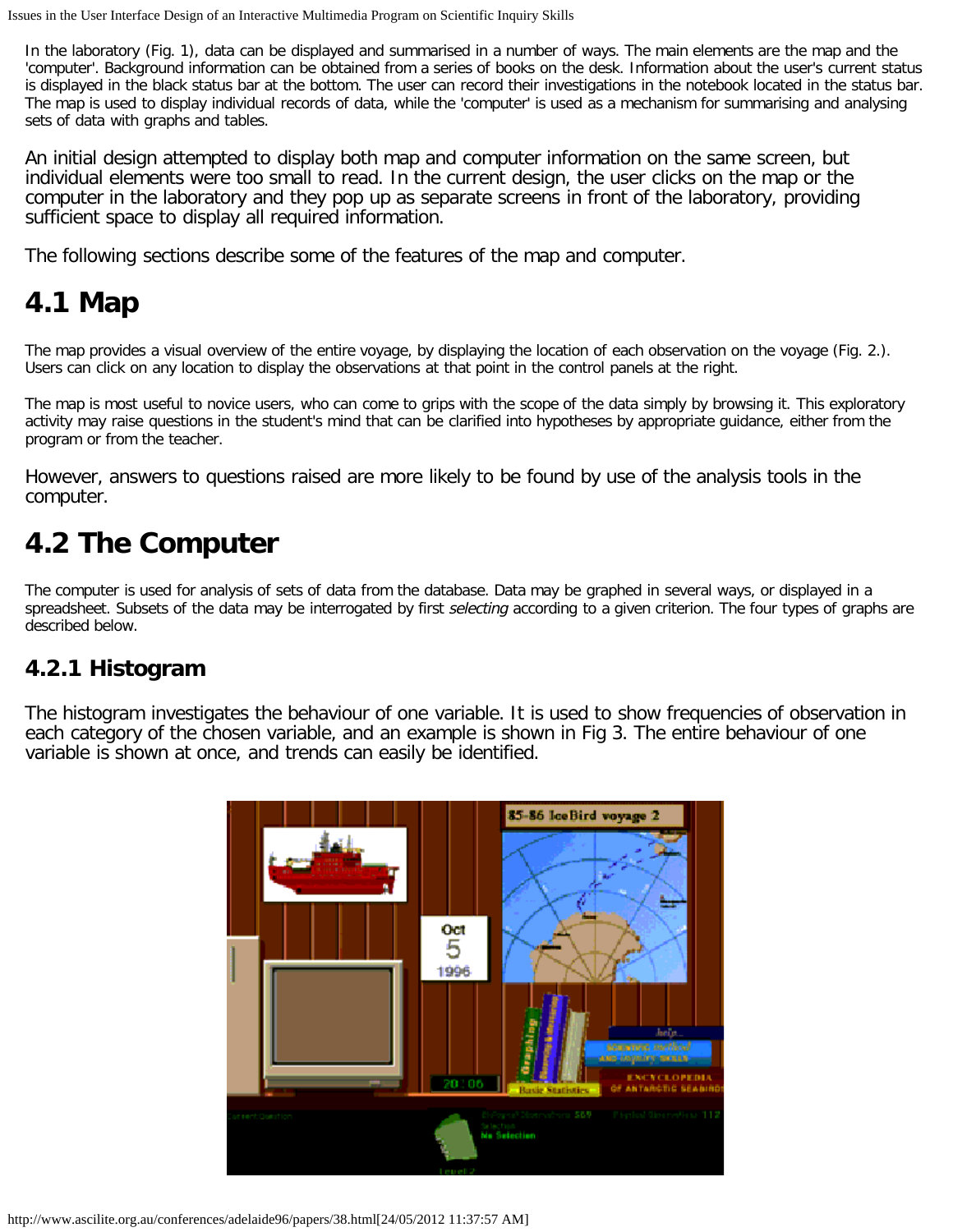Figure 1. The laboratory on the simulated ship.



Figure 2. A representative map of a voyage to Antarctica.



For example, in Fig. 3, it can be easily seen that the minimum sea temperature was -5\_C, most observations were made when the sea temperature was around -1\_C, and the maximum temperature was 15\_C.

### **4.2.2 Stacked Bar graph**

The stacked bar graph is related to the histogram and also investigates the behaviour of one variable. The difference is that the stacked bar graph compares the behaviour of a variable when a selection has been made of the database with the behaviour of that variable over the entire set of data.



In creating Fig. 4, data was retrieved for Adelie Penguins, and a graph was made on sea temperature again. The dotted area shows the total histogram, and the clear area shows that 10 Adelie Penguins were observed, all when the sea temperature was -1\_C. This observation can lead to a range of hypotheses which can be tested in a number of ways. A possible hypothesis is that sea temperatures of <0\_C imply ice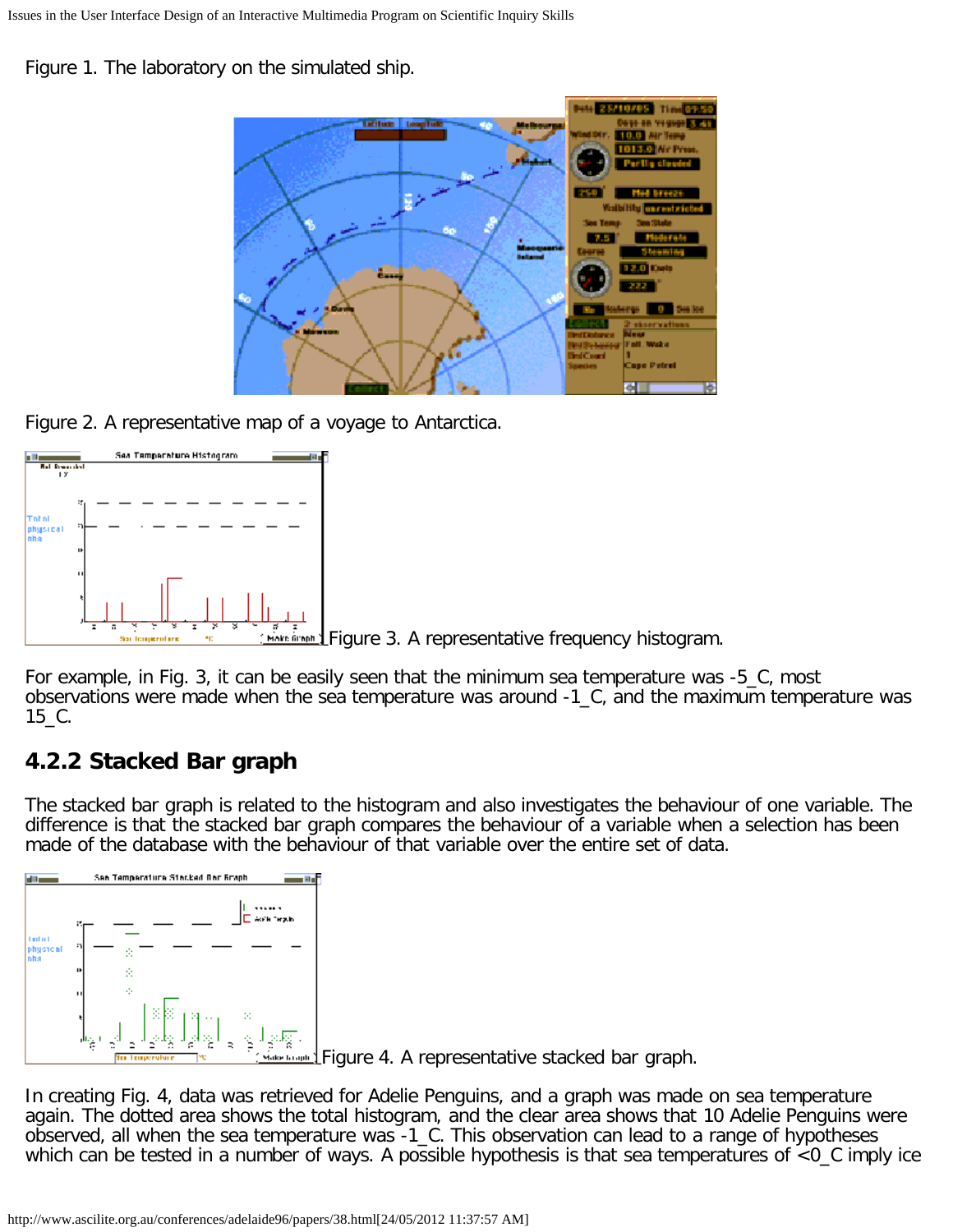is present, and Adelie Penguins are only observed near ice.

#### **4.2.3 Scatter Plot**

The scatter plot shows the relationship between any two continuous or circular variables. A point is drawn at the location determined by the x- and y-values. Scatter plots can only be sensibly formed when both variables are continuous or circular, because both axes are made up of real, continuous numbers.



Figure 5. A representative scatter plot.

The scatter plot shown in Fig. 5 compares sea temperature with air temperature. It can be seen that there is largely a correlation between the two variables, which confirms our 'common sense' interpretation that sea temperature will fall as the air temperature decreases.

Scatter plots are less informative for categorical and discrete variables. These variables are combined into categories so that for example wind force 5, which is a 'fresh breeze', corresponds to wind speeds of 17 to 21 knots. Because several individual wind speeds may be combined into the one category (wind force 5), these would be plotted on top of each other in the scatter plot. The student has no idea how many observations appear on a given point on the graph.

#### **4.2.4 Two-dimensional Frequency Plot**

The two-dimensional frequency plot shows the relationship between *any* two variables. It avoids the problem of scatter plots on discrete and categorical variables by calculating the number of observations at each point on the grid formed by the x- and y-axes. In the implementation used here, the frequency that each variable occurs for each value of the x- and y-variables is displayed as a number at each grid point, as shown in Fig. 6.

Fig. 6, like Fig. 5, compares air temperature and sea temperature. The correlation between the two variables is still visible, but additional information is present in that the frequencies can show the student conditions at which many observation were made, for example. The two dimensional frequency plot is essentially the most powerful data analysis tool available in the program.



Figure 6. A representative two-dimensional frequency plot.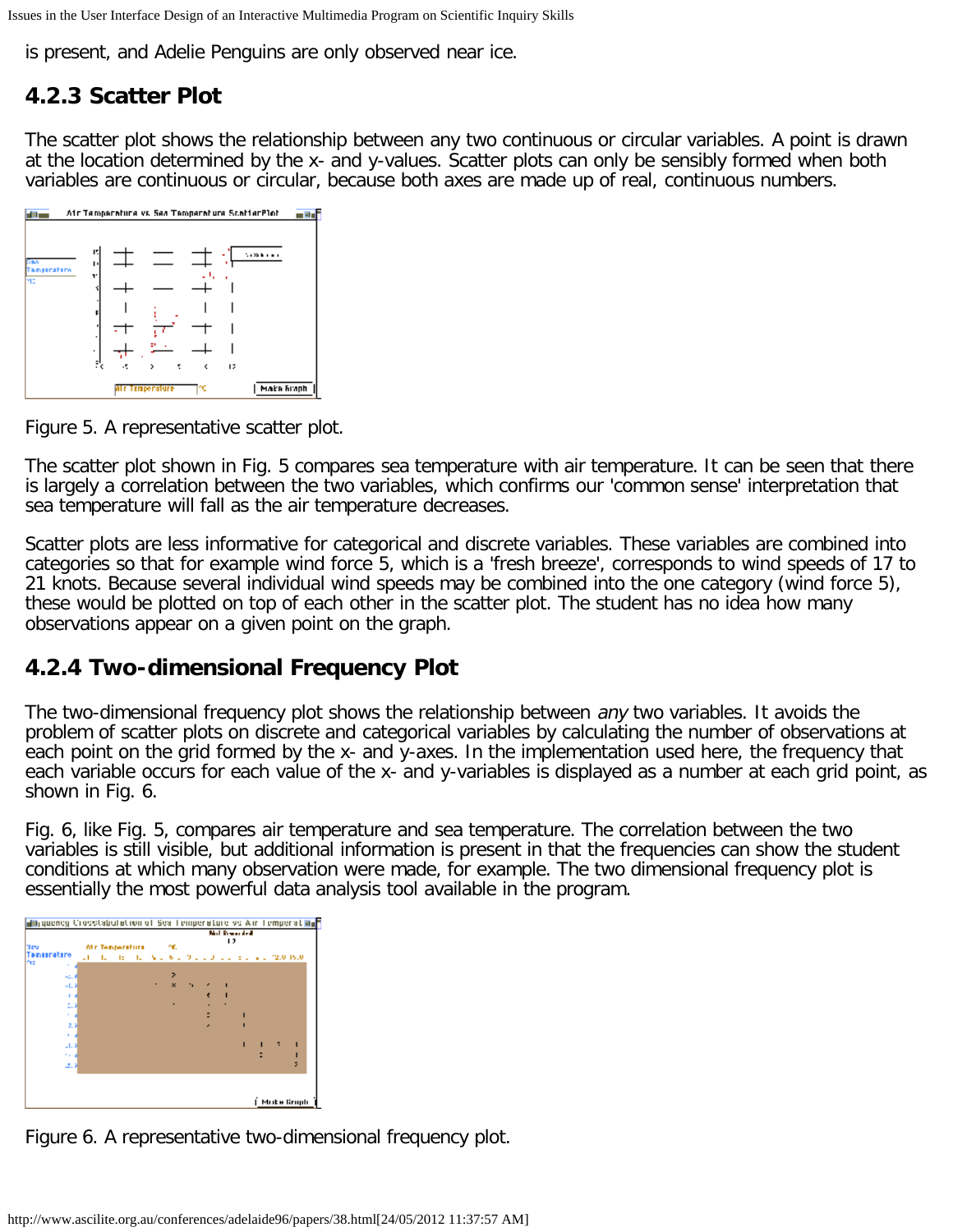#### **4.2.5 Other Data Displays**

Students can also directly look at tables of actual data recorded in the database. This may be chosen in the broad categories described in Table 1, or in any combination the student desires. This tabular data display may be used to verify conclusions drawn from the use of other functions.

## **4.3 The Electronic Notebook**

Implicit in the constructivist approach is that students build their own understanding of the subject matter. In this case, that means constructing a coherent argument from the observations made in their investigation.

In section 2.3 we also discussed the importance of students discussing their conclusions with colleagues and negotiating a shared understanding. There needs to be some mechanism whereby students can record their work and write it up into a report.

In this program, this was achieved by the use of an electronic notebook, available at all points in the program. Students can collect information into their notebook at any time, and then later open the notebook and add their description of what occurred, and their interpretation of it. The notebook developed here was similar to, but not as sophisticated as, the one described by Harper et al. [11] .

In this case it was particularly important that students collect pictorial information, such as graphs and maps, because these are the main analysis tools from which conclusions could be drawn. This situation is unlike most other implementations of notebooks in IMM programs, where only text is collected. Collection of text is particularly simple in most common IMM authoring environments, but the insertion of graphics is much less straightforward.

The notebook is shown in Fig. 7. The student's ideas are written into the area at the left. Each resource that is collected is given a name by the student and shown in the list at the bottom right. The most recent resource collected is shown in the Resource Viewer at top right. Only one graphic can be viewed at a time, by clicking on the list of resources. If students want to refer to a particular graphic, they simply drag the name of the graphic from the resource list to the text area, and the name is inserted there.



Figure 7. The electronic notebook. Each notebook is stored as a separate folder on the hard disk, and contains the text in one file. Graphics such as maps are collected by copying them to PICT files, and are stored in the same folder. The reason that all resources are collected into one folder is that on saving the notebook, it is also saved as an HTML file with links to the graphics referred to in the text. The HTML can then be accessed by the world-wide web, and the student's report can be read and discussed by other students and teachers, wherever they may be.

## **5. Summary**